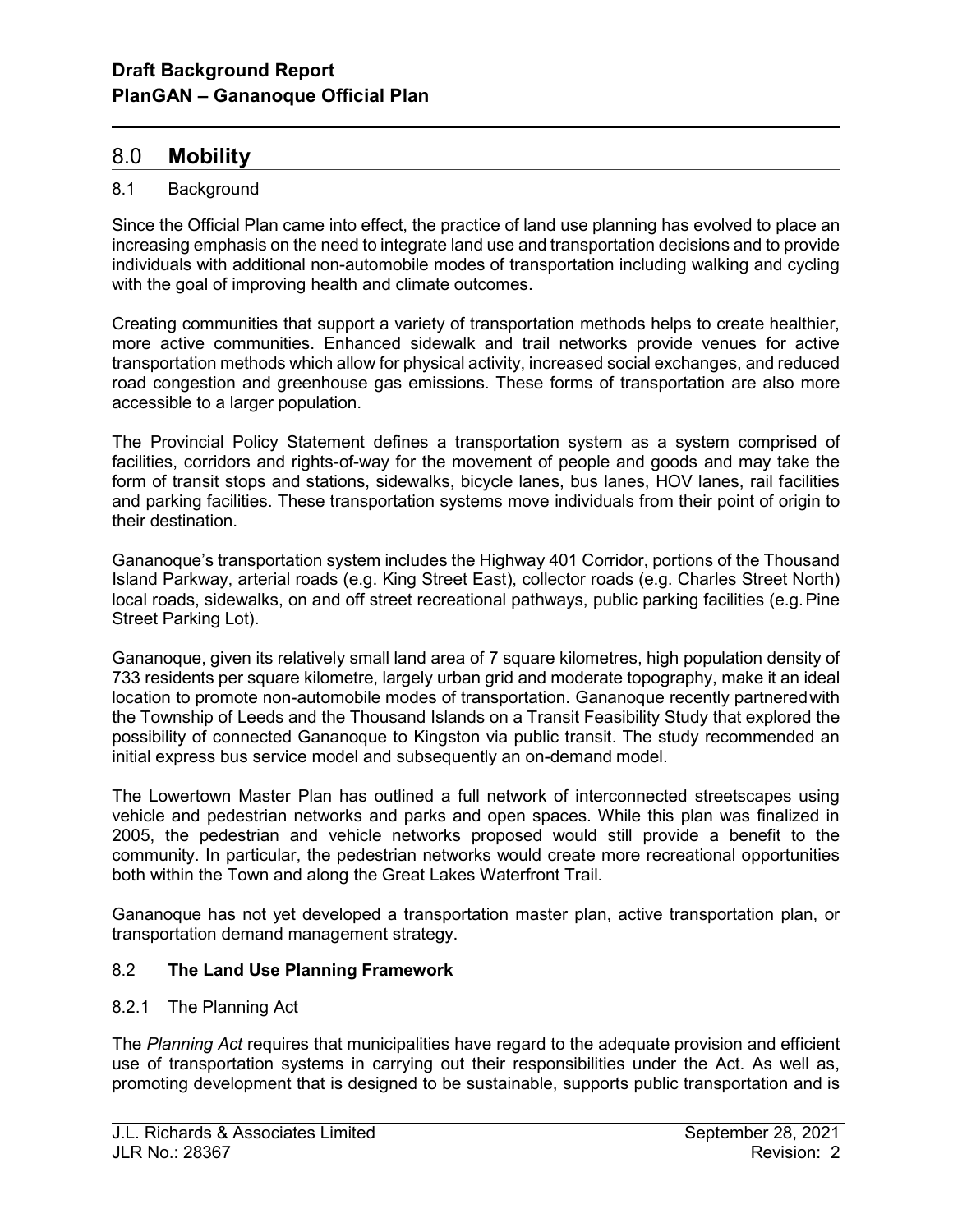oriented towards pedestrians.

l

#### 8.2.2 The Provincial Policy Statement

Policy 1.1.1 e) states that healthy, liveable and safe communities are sustained by promoting the integration of land use planning, growth management, transit supportive development, intensification and infrastructure planning to achieve cost effective development standards, optimization of transit investments and standards to minimize land consumption and servicing costs.

Policy 1.1.3.2 states that land use patterns within settlement areas shall be based on densities and a mix of land uses which support active transportation, are transit supportive where transit is planned, exists or may be developed and are freight supportive.

Policy 1.4.3. e) requires planning authorities to prioritize transit-supportive development and intensification in proximity to transit, including corridors and stations.

Policy 1.6.7.1 states that transportation systems should be provided with care safe, energy efficient, facilitate the movement of people and goods, and are appropriate to address projected uses.

Policy 1.6.7.2 states that efficient use should be made of existing and planned infrastructure including through the use of transportation demand management strategies, where feasible.

Policy 1.6.7.3. states that as part of a multimodal transportation system, connectivity within and among transportation systems and modes should be maintained and, where possible, improved including connections which cross jurisdictional boundaries.

Policy 1.6.7.4. states that a land use pattern, density and mix of uses should be promoted that minimize the length and number of vehicle trips and support current and future use of transit and active transportation.

Policy 1.6.8.1 states that planning authorities shall plan for an protect corridors and rights of way for infrastructure, including transportation, transit and electricity generation facilities and transmission systems to meet current and projected needs.

Policy 1.6.8.2 states that major goods movement facilities and corridors shall be protected for the long term.

Policy 1.6.8.3 prohibits planning authorities from permitting development in planned corridors that could preclude or negatively affect the use of the corridor for the purpose(s) for which was identified. New development proposed on adjacent lands to existing or planned corridors and transportation facilities should be compatible with, and supportive of, the long-term purposes of the corridor and should be designed to avoid, mitigate or minimize negative impacts on and from the corridor and transportation facilities.

### 8.2.3 The Official Plan

The Official Plan identifies and provides policies for a road classification that includes provincial highways, the Thousand Island Parkway, arterials, collectors, local streets, private roads, lanes